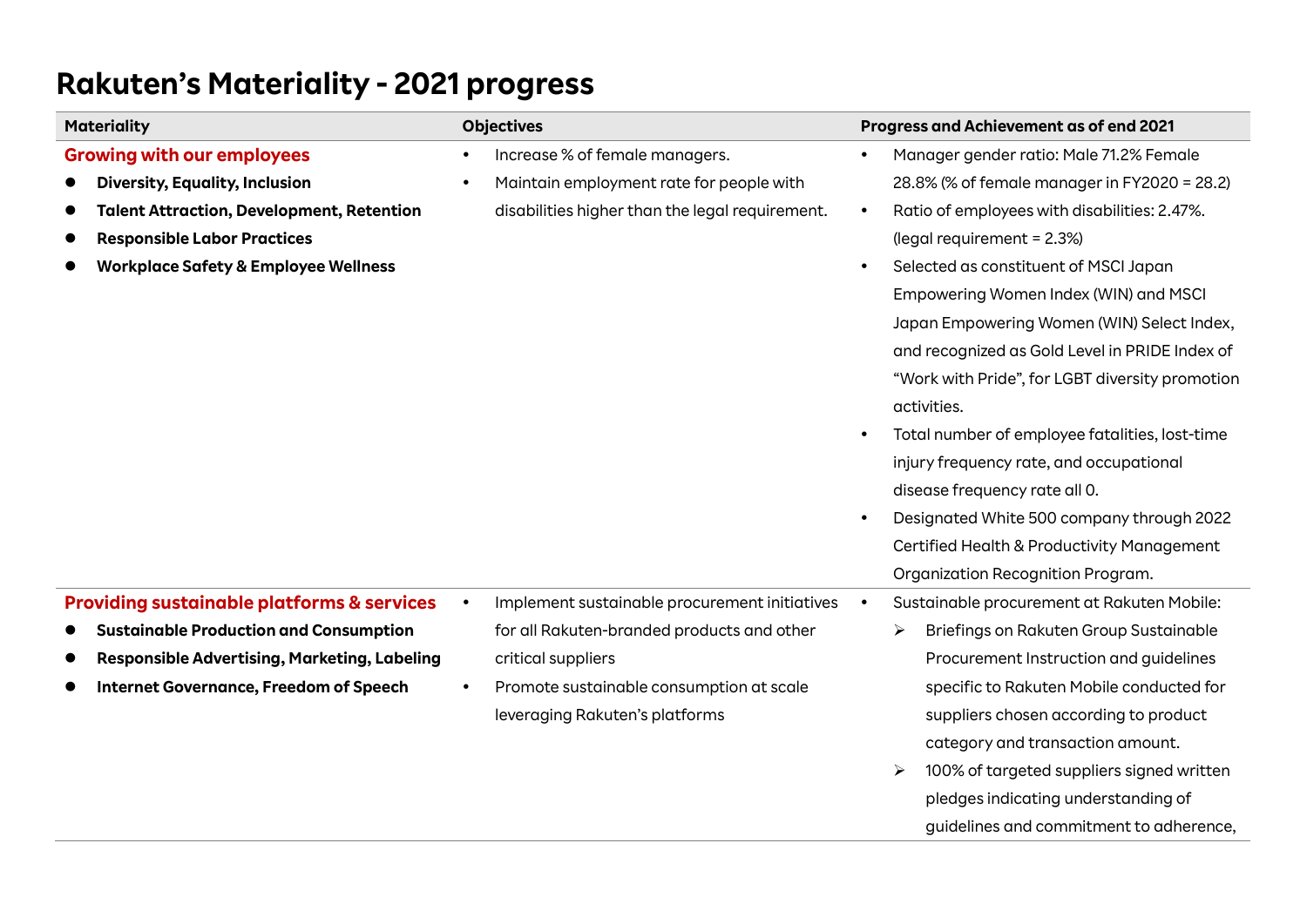and answered detailed assessment questionnaire.

- ➢ Based on questionnaire results, concrete improvement areas identified, and on-site audits conducted as required.
- Sustainable consumption:
	- ➢ Earth Mall with Rakuten: in 2021, GMS growth by around 3.9 times and traffic increase by around 4.5 compared to previous year.
- Responsible ad & marketing
	- ➢ Online Ad Instructions, standards for posting and receiving orders for online advertising, in place prohibiting language or visual information that could be perceived as discriminatory or could constitute breach of privacy or human rights.
	- ➢ Assignment of company representatives for each service to maintain oversight of advertisements and ensure that advertising operations adhere to aforementioned instructions and other company-wide regulations.
- Adoption of renewable electricity for 100% of Rakuten Group, Inc.'s operations and 20.6% at Group level in 2021.
- Strengthening of incident management

## **Addressing global challenges**

- ⚫ **Climate Change and Energy**
- ⚫ **Risk and Crisis Management**
- ⚫ **Innovation and Entrepreneurship**

 Switch to 100% renewably sourced electricity for all Rakuten Group business operations